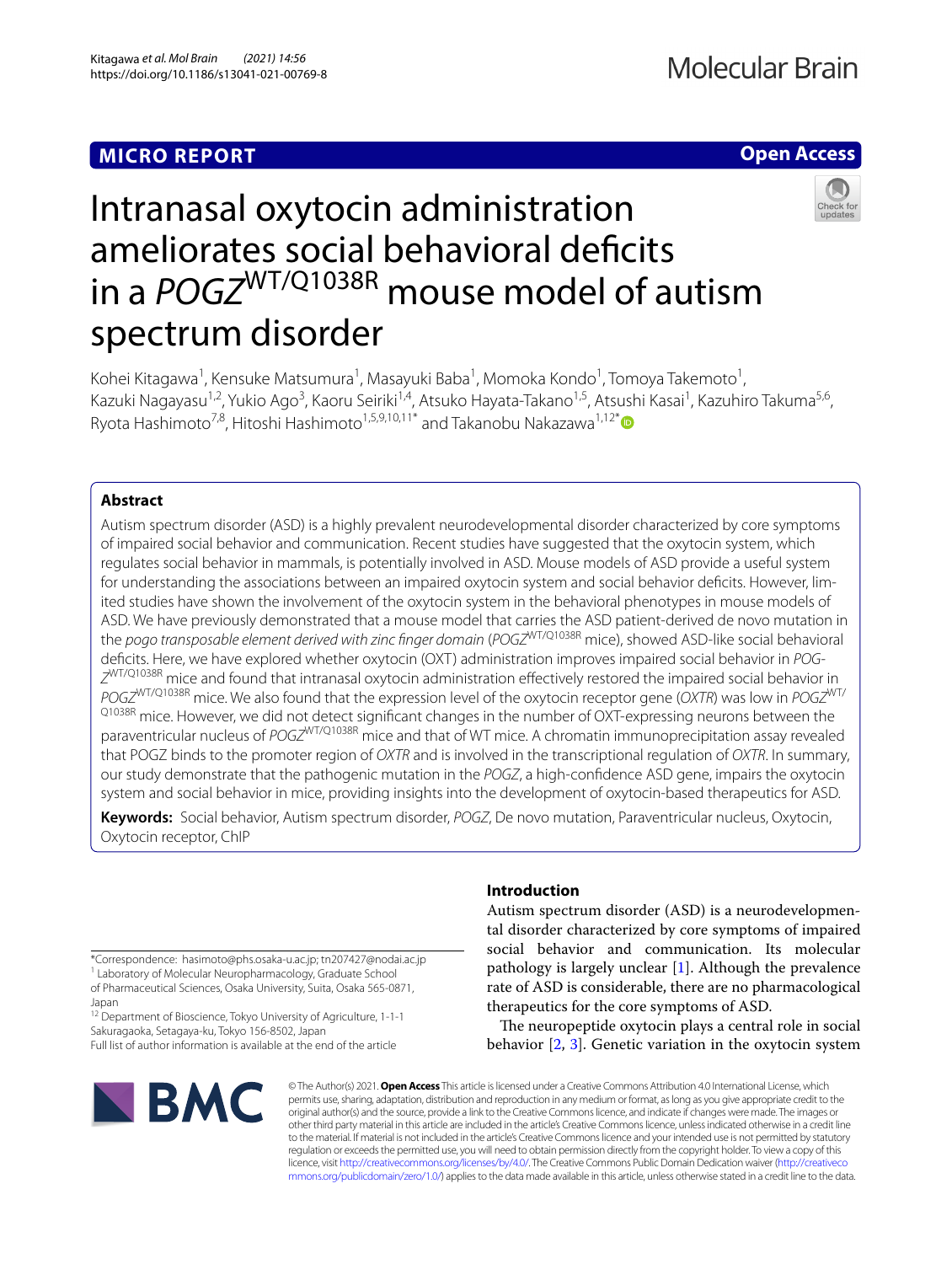is associated with social behavior in humans [[4\]](#page-3-3). Recent clinical studies have suggested a potential therapeutic efect of oxytocin in ASD [\[5](#page-3-4)]. In mice, targeted disruption of genes encoding oxytocin and its receptor impairs social behavior  $[6]$ . Thus, mouse models of ASD provide a useful system for understanding the associations between an impaired oxytocin system and social behavior defcits. However, limited studies have shown the effectiveness of oxytocin in the behavioral phenotypes in mouse models of ASD [[7–](#page-3-6)[9\]](#page-4-0).

The pogo transposable element derived with zinc fin*ger domain* (*POGZ*) is one of the most frequently de novo mutated genes in patients with ASD [[10](#page-4-1)], making POGZ a high-confdence and strong candidate ASD gene (SFARI database). We previously generated a mouse model that carried a pathogenic de novo mutation of *POGZ* identifed in a patient with ASD (*POGZ*WT/Q1038R mouse) and found ASD-like behavioral abnormalities in these mice [[11](#page-4-2)], emphasizing the relevance of *POG-Z*WT/Q1038R mouse as an ASD model with high construct and face validity. This study explored whether oxytocin administration improves impaired social behavior in *POGZ*WT/Q1038R mice.

#### **Results**

To examine the efect of oxytocin on social behavior defcits in *POGZ*WT/Q1038R mice, we performed a reciprocal social interaction test 30 min after intranasal administration of saline or 200  $\mu$ g/kg of oxytocin (Fig. [1a](#page-2-0)). The dose of oxytocin administration was determined based on the previous report [[7,](#page-3-6) [8](#page-4-3)]. Consistent with our previ-ous study [\[11](#page-4-2)], we confirmed that  $POGZ^{WT/Q1038R}$  mice treated with saline spent signifcantly less time snifng the intruder mice than their WT littermates. We found that intranasal administration of oxytocin successfully ameliorated the decreased sniffing time in *POGZ<sup>WT/</sup>* Q1038R mice, but it did not significantly affect the sniffing time in WT mice (Fig. [1](#page-2-0)b).

To characterize the oxytocin system in *POGZ*WT/Q1038R mice, we frst measured the expression levels of oxytocin receptor (OXTR) and vasopressin receptor 1A (AVPR1a), which are receptors for oxytocin (OXT) [[12](#page-4-4)]. We found that the OXTR mRNA and protein expression was signifcantly decreased in *POGZ*WT/Q1038R mice compared to that in WT littermates (Fig. [1c](#page-2-0), d). There was no significant diference in the expression levels of *AVPR1a* mRNA between the genotypes (Fig. [1](#page-2-0)c). We then measured the number of OXT-expressing neurons in the paraventricular nucleus (PVN), a major brain region in OXT synthesis [[12\]](#page-4-4). In contrast to previously reported mouse models of ASD, in which social behavior was curable by OXT [[8,](#page-4-3) [9](#page-4-0)], we did not detect signifcant changes in the number of

OXT-expressing neurons between the PVN of *POGZ*WT/ Q1038R mice and that of WT mice (Fig. [1](#page-2-0)e).

According to its amino acid sequences and putative domain structures, POGZ is suggested to be involved in transcriptional regulation. Given that the human POGZ-Q1042R (Q1038R in mice) mutation reduces the DNAbinding activity of POGZ [\[13](#page-4-5)], we hypothesized that *POGZ*-Q1038R mutation disrupts the binding of POGZ to DNA, resulting in decreased *OXTR* gene expression. To assess whether POGZ binds to the *OXTR* promoter, we performed chromatin immunoprecipitation (ChIP) assays coupled with qPCR (Fig. [1](#page-2-0)f). Based on a previous study on the *OXTR* promoter [\[14](#page-4-6)], we performed qPCR at three sites, upstream (Region 1), directly below (Region 2), and downstream (Region 3) of the translation start site (TSS) in the promoter region of *OXTR*. We found that the DNA sequence containing Region 3 was enriched by anti-POGZ antibody immunoprecipitation, whereas the DNA sequences containing Regions 1 and 2 were not enriched (Fig. [1](#page-2-0)g). These data suggest that POGZ binds to the *OXTR* promoter downstream of the TSS and regulates *OXTR* gene expression.

#### **Discussion**

A growing body of evidence suggests that oxytocin/ vasopressin family peptides are promising therapeutic agents for ASD [\[4](#page-3-3), [5](#page-3-4)]. However, the possible associations between ASD-associated genetic mutations and the oxytocin system are largely unclear. In this study, we showed that impaired social behavior caused by pathogenic mutation in *POGZ*, a high-confdence ASD gene, can be treated with oxytocin even in the adults. Our study provides insights into the development of oxytocin-based therapeutics for ASD.

Although epigenetic regulation afects the transcription of *OXTR* [\[12](#page-4-4)], limited information is available on intracellular and extracellular signals as well as the molecular mechanisms that regulate the transcription of *OXTR*. The downstream pathways of *OXTR* underlying the regulation of social behavior are also unclear. We found that the pathogenic POGZ mutation identifed in a patient with ASD caused decreased *OXTR* expression (Fig. [1c](#page-2-0), d). Unlike OXTR-null mice  $[6]$  $[6]$ , only a slight but signifcant decrease in OXTR expression is suggested to impair social interaction. Unraveling the precise molecular phenotype of POGZ-mediated regulation of *OXTR* expression will help understand the association between impaired social behavior and OXTR signaling.

Given that histone H3 lysine 9 acetylation and trimethylation, markers for increased and repressed gene expression, respectively, are enriched at the Region 3 in the *OXTR* promoter [[14](#page-4-6)], POGZ binds to the Region 3 and may be involved in the regulation of *OXTR*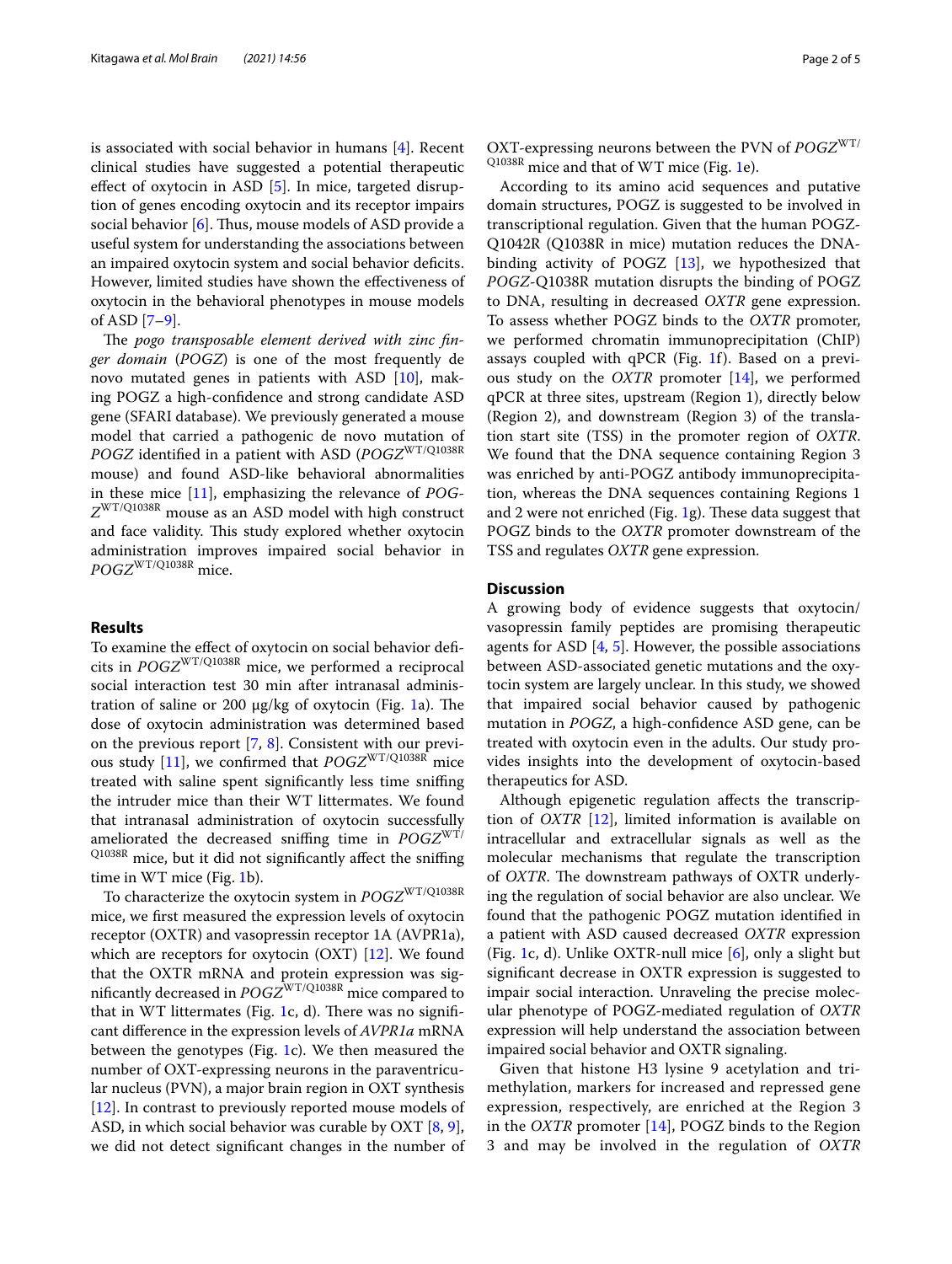

<span id="page-2-0"></span>**Fig. 1** Oxytocin ameliorates impaired social interaction in *POGZ*WT/Q1038R mice. **a** Time course of the reciprocal social interaction test. The test was performed 30 min after intranasal administration of oxytocin (200 μg/kg) or saline. The duration of snifng was measured during the test. *i.n.* intranasally, *WT* wild-type. **b** Time spent snifng in the reciprocal social interaction test after oxytocin treatment (each n=10). **c** qPCR analysis of the expression levels of *OXTR* and *AVPR1a* mRNA in the brain (each n=3). OXTR, oxytocin receptor; AVPR1a, vasopressin receptor 1A. **d** Representative western blotting and quantifcation of decreased OXTR in *POGZ*WT/Q1038R mice. GAPDH was used as loading control (each n=3). Values were normalized to the expression levels of GAPDH. Uncropped western blot images are shown in Additional fle [2](#page-3-7): Fig. S1. **e** Representative image of OXT (green) and Hoechst 33258 (blue) immunofuorescence in the PVN and stereological counts of OXT-expressing cells in the PVN region of WT and *POGZ*WT/Q1038R mice (each n=3; scale bar, 300 μm). **f** Schematic diagram of the position of the qPCR amplicons by each primer set in the mouse *OXTR* promoter region. *TSS* translation start site. **g** ChIP assay coupled with qPCR for the quantifcation of DNA fragments precipitated by an anti-POGZ antibody (n=1 mice). The results are presented as percentage of the input DNA. *n.d.* not detected. Data are presented as the mean  $\pm$  SEM. Statistical significance was analyzed by two-way ANOVA, followed by Bonferroni Dunn post hoc tests (b,  $F_{1,36}=11.67$ ) and Student's *t*-test (**c**–**e**). \*P<0.05, \*\*P<0.01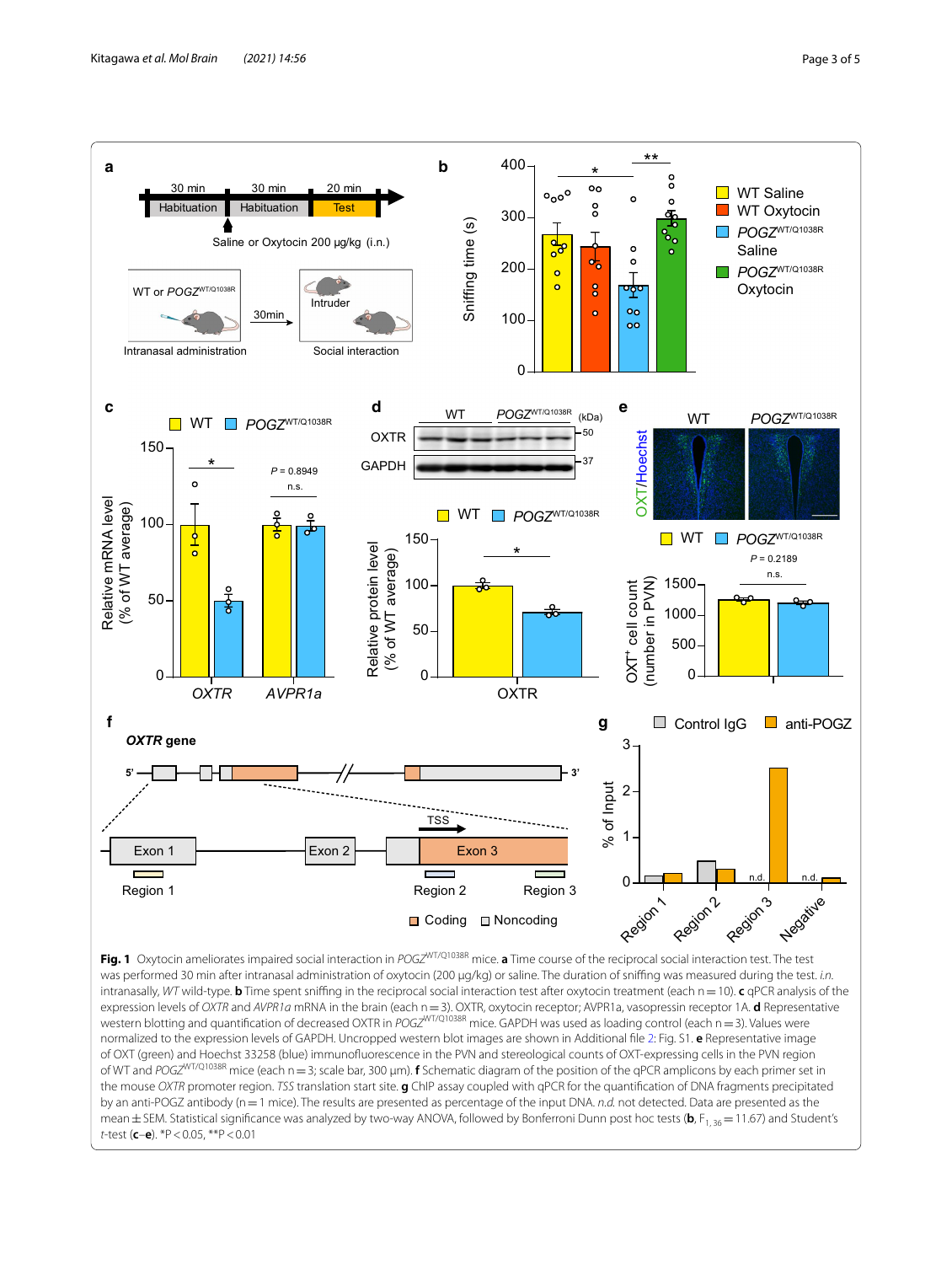expression through epigenetic mechanisms. Although our results suggest that POGZ positively regulates *OXTR* expression and that *POGZ*-Q1038R mutation disrupts the transcriptional function of POGZ, recent functional analysis using a luciferase assay showed that POGZ represses transcription  $[15]$  $[15]$ . This discrepancy can be reconciled by further investigation of the molecular phenotype underlying the Q1038R mutation.

Our study suggest that pathogenic mutation in one of the high-confdence ASD genes impairs the oxytocin system. Further studies on the possible efects of pathogenic mutations in high-confdence ASD genes on oxytocin signaling are needed to confrm the generalizability of the current fndings. Considering the etiological heterogeneity of ASD, focusing on the role of the oxytocin system in ASD can be benefcial for the neurobiological and molecular mechanism-based stratifcation of patients with ASD, which is important for accelerating therapeutic development.

#### **Abbreviations**

ASD: Autism spectrum disorder; ChIP: Chromatin immunoprecipitation; i.n.: Intranasally; n.d.: Not detected; OXT: Oxytocin; OXTR: Oxytocin receptor; POGZ: Pogo transposable element derived with zinc fnger domain; PVN: Paraventricular nucleus; qPCR: Quantitative PCR; TSS: Translation start site; WT: Wild-type.

#### **Supplementary Information**

The online version contains supplementary material available at [https://doi.](https://doi.org/10.1186/s13041-021-00769-8) [org/10.1186/s13041-021-00769-8](https://doi.org/10.1186/s13041-021-00769-8).

<span id="page-3-8"></span><span id="page-3-7"></span>**Additional fle 1.** Detailed materials and methods.

**Additional fle 2: Fig. S1.** Raw images of entire membrane of immunoblotting

#### **Acknowledgements**

We thank Drs. Shinya Ayabe, Masaru Tamura, Shigeharu Wakana and Atsushi Yoshiki (RIKEN BioResource Research Center) for generating the POGZWT/Q1038R mice.

#### **Authors' contributions**

KK, KM, HH, and TN designed the experiments and wrote the manuscript. KK, KM, MB, MK, TT, KN, YA, KS, AH-T, AK, RH, and KT designed and performed the biochemical and animal behavior experiments and analyzed the data. All authors read and approved the fnal manuscript.

#### **Funding**

This work was supported in part by JSPS KAKENHI, Grant numbers JP17H03989 (H.H.), JP18H02574 (T.N.), JP20H03556 (K.S.), JP20H03391 (A.K.), JP20K21479 (A.K.), JP20H00492 (H.H.), and JP20K21464 (T.N.); MEXT KAKENHI, Grant numbers JP18H05416 (H.H. and T.N.), JP19H05217 (A.K.), and JP19H05218 (T.N.); AMED, Grant numbers JP20dm0107122 (H.H.), JP20dm0207061 (H.H.), and JP20gm1310003 (T.N.); Platform Project for Supporting Drug Discovery and Life Science Research (BINDS), Grant number JP20am0101084 (H.H.); and Grants from the Takeda Science Foundation (H.H. and T.N.), the Asahi Glass Foundation (A.K. and T.N.), and the Naito Foundation (T.N.). This study was also supported in part by the Center for Medical Research and Education, Graduate School of Medicine, Osaka University.

#### **Availability of data and materials**

Detailed materials and methods are included in Additional file [1.](#page-3-8) All data supporting the fnding of this study are available from the corresponding author on reasonable request.

#### **Declarations**

#### **Ethics approval and consent to participate**

Animal experiments were performed in accordance with the guidelines for animal use issued by the Committee of Animal Experiments at Osaka University (#28-1-15).

#### **Consent for publication**

Not applicable.

#### **Competing interests**

The authors declare that they have no competing interests.

#### **Author details**

<sup>1</sup> Laboratory of Molecular Neuropharmacology, Graduate School of Pharmaceutical Sciences, Osaka University, Suita, Osaka 565‑0871, Japan. 2 Depart‑ ment of Molecular Pharmacology, Graduate School of Pharmaceutical Sciences, Kyoto University, Sakyo-ku, Kyoto 606-8501, Japan.<sup>3</sup> Department of Cellular and Molecular Pharmacology, Graduate School of Biomedical and Health Sciences, Hiroshima University, Minami-ku, Hiroshima 734-8553, Japan. <sup>4</sup> Interdisciplinary Program for Biomedical Sciences, Institute for Transdisciplinary Graduate Degree Programs, Osaka University, Suita, Osaka 565-0871, Japan.<sup>5</sup> Molecular Research Center for Children's Mental Development, United Graduate School of Child Development, Osaka University, Kanazawa University, Hamamatsu University School of Medicine, Chiba University and University of Fukui, Suita, Osaka 565‑0871, Japan. 6 Department of Pharmacology, Graduate School of Dentistry, Osaka University, Suita, Osaka 565-0871, Japan.<sup>7</sup> Department of Pathology of Mental Diseases, National Institute of Mental Health, National Center of Neurology and Psychiatry, Kodaira, Tokyo 187-8553, Japan. <sup>8</sup> Osaka University, Suita, Osaka 565-0871, Japan. <sup>9</sup> Division of Bioscience, Institute for Datability Science, Osaka University, Suita, Osaka 565‑0871, Japan. <sup>10</sup> Transdimensional Life Imaging Division, Institute for Open and Transdisciplinary Research Initiatives, Osaka University, Suita, Osaka 565‑0871, Japan. 11 Department of Molecular Pharmaceutical Science, Graduate School of Medicine, Osaka University, Suita, Osaka 565-0871, Japan.<br><sup>12</sup> Department of Bioscience, Tokyo University of Agriculture, 1-1-1 Sakuragaoka, Setagaya‑ku, Tokyo 156‑8502, Japan.

#### Received: 25 February 2021 Accepted: 10 March 2021 Published online: 16 March 2021

#### **References**

- <span id="page-3-0"></span>Lord C, Brugha TS, Charman T, Cusack J, Dumas G, Frazier T, et al. Autism spectrum disorder. Nat Rev Dis Primers. 2020;6:5.
- <span id="page-3-1"></span>2. Dölen G, Darvishzadeh A, Huang KW, Malenka RC. Social reward requires coordinated activity of nucleus accumbens oxytocin and serotonin. Nature. 2013;501:179–84.
- <span id="page-3-2"></span>3. Walum H, Young LJ. The neural mechanisms and circuitry of the pair bond. Nat Rev Neurosci. 2018;19:643–54.
- <span id="page-3-3"></span>4. Cataldo I, Azhari A, Esposito G. A review of oxytocin and argininevasopressin receptors and their modulation of autism spectrum disorder. Front Mol Neurosci. 2018;11:27.
- <span id="page-3-4"></span>5. Yamasue H, Okada T, Munesue T, Kuroda M, Fujioka T, Uno Y, et al. Efect of intranasal oxytocin on the core social symptoms of autism spectrum disorder: a randomized clinical trial. Mol Psychiatry. 2020;25:1849–58.
- <span id="page-3-5"></span>6. Caldwell HK, Aulino EA, Freeman AR, Miller TV, Witchey SK. Oxytocin and behavior: lessons from knockout mice. Dev Neurobiol. 2017;77(2):190–201.
- <span id="page-3-6"></span>7. Hara Y, Ago Y, Higuchi M, Hasebe S, Nakazawa T, Hashimoto H, et al. Oxytocin attenuates defcits in social interaction but not recognition memory in a prenatal valproic acid-induced mouse model of autism. Horm Behav. 2017;96:130–6.